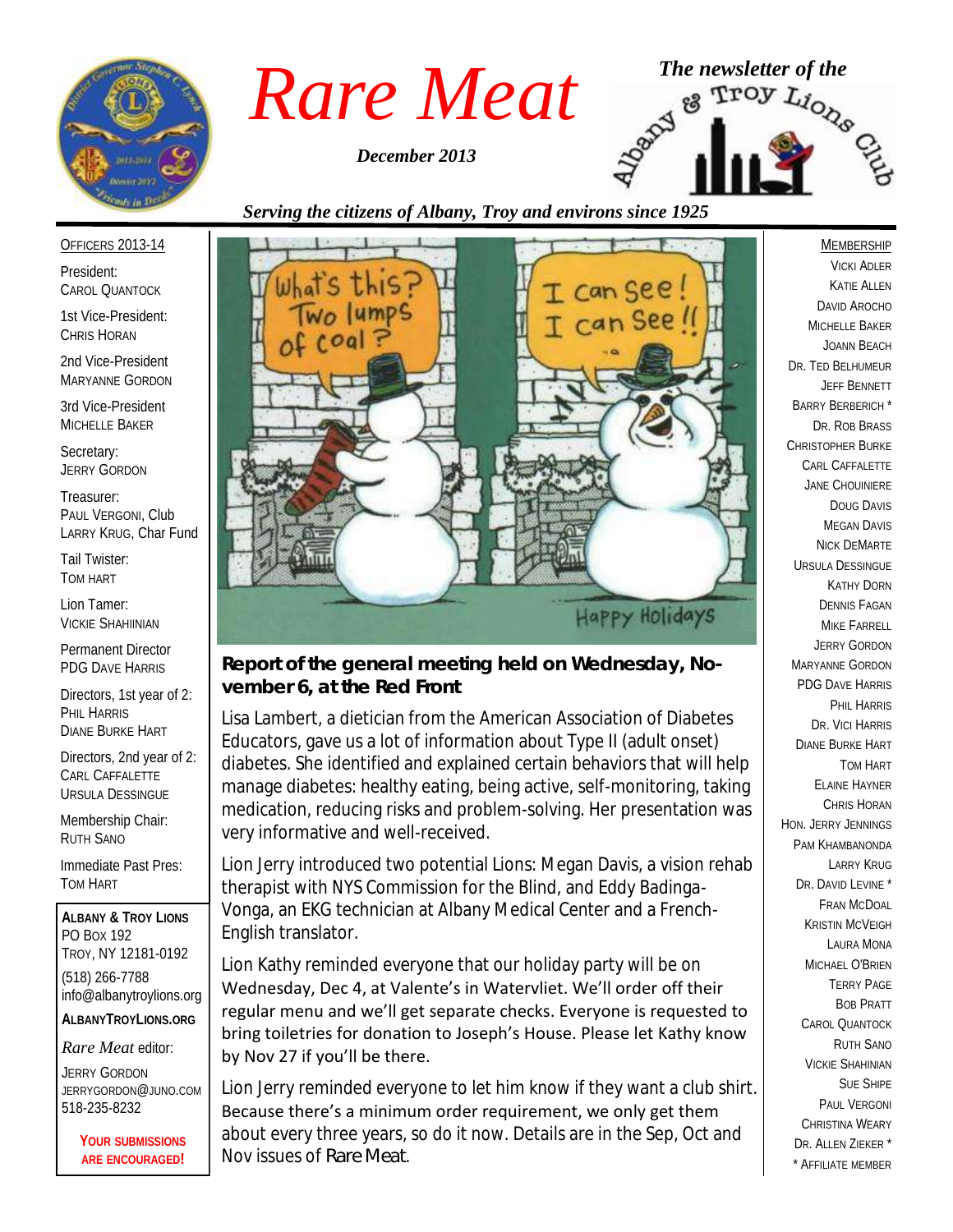After the meeting, we held our annual folding, stuffing and stamping party. With so many helping hands, it didn't take very long to get our seal campaign appeal letter out.

*Report of the board meetings held on Wednesday, November 20, at the Route 7 Diner* 

KL Carol announced that the blood drive previously scheduled for Dec. 27 will actually be on Monday, December 23. We'll be looking for volunteers in a few weeks.

We voted to accept the membership application from Megan Davis.

Lion Jerry announced that Lion Ursula has volunteered to help with tomorrow's KidSight screening.

Lion Kathy has done a nice job arranging for the holiday party on Dec 4 at Valente's. Reservations are just trickling in, so we'll ask Lion Mike to make some calls and encourage folks to attend. We'll be inducting two new members. Joseph's House has requested donations of toiletries and personal hygiene items, in any size containers, for their residents and homeless clients. We'll be collecting them at the holiday party

At the November board meeting, Lion Paul presented a fund-raising opportunity from ZeroDraft, an HVAC company that provides free energy audits to homeowners in hopes of selling their products. After further discussion, we decided that this wasn't for us.

Lion Jerry announced that he has orders for 13 shirts. He'll be placing the order tomorrow.

Lion Maryanne reported no eyeglass requests in the past month.

Lion Carol reported one new hearing-aid request that is in process. We discussed the fact the HearUSA, where audiologist Lion Vici Harris has been most helpful for many years, has made a corporate decision to no longer participate in the Lions Affordable Hearing Aid Program. Fortunately, we can still rely on Chris Raffo at Madison Hearing, but we'll have to find another audiologist in Troy to work with. KL Carol will be attending the Hearing Conservation Society meeting on 11/25; perhaps we'll find out more at that time.

# Bring a potential member to a meeting

*Our next meeting ...*

Our annual **holiday party** is the week after Thanksgiving. All Lions and potential Lions are encouraged to join us with their significant other. This is primarily a social evening, but we will be inducting 2 new Lions.

**Date**: Wednesday, December 4, 2013

- **Time**: 6:00 p.m. cocktails; 7:00 p.m. dinner
- **Place:** Valente's Restaurant, 315 8th St, Watervliet
- **Cost**: We'll order off the menu and get separate checks
- **RSVP:** To **Kathy Dorn at 783-0157**

In lieu of gifts or a grab-bag, please bring toiletries and personalhygiene items, in any size containers. We will donate them to Joseph's House & Shelter in Troy.

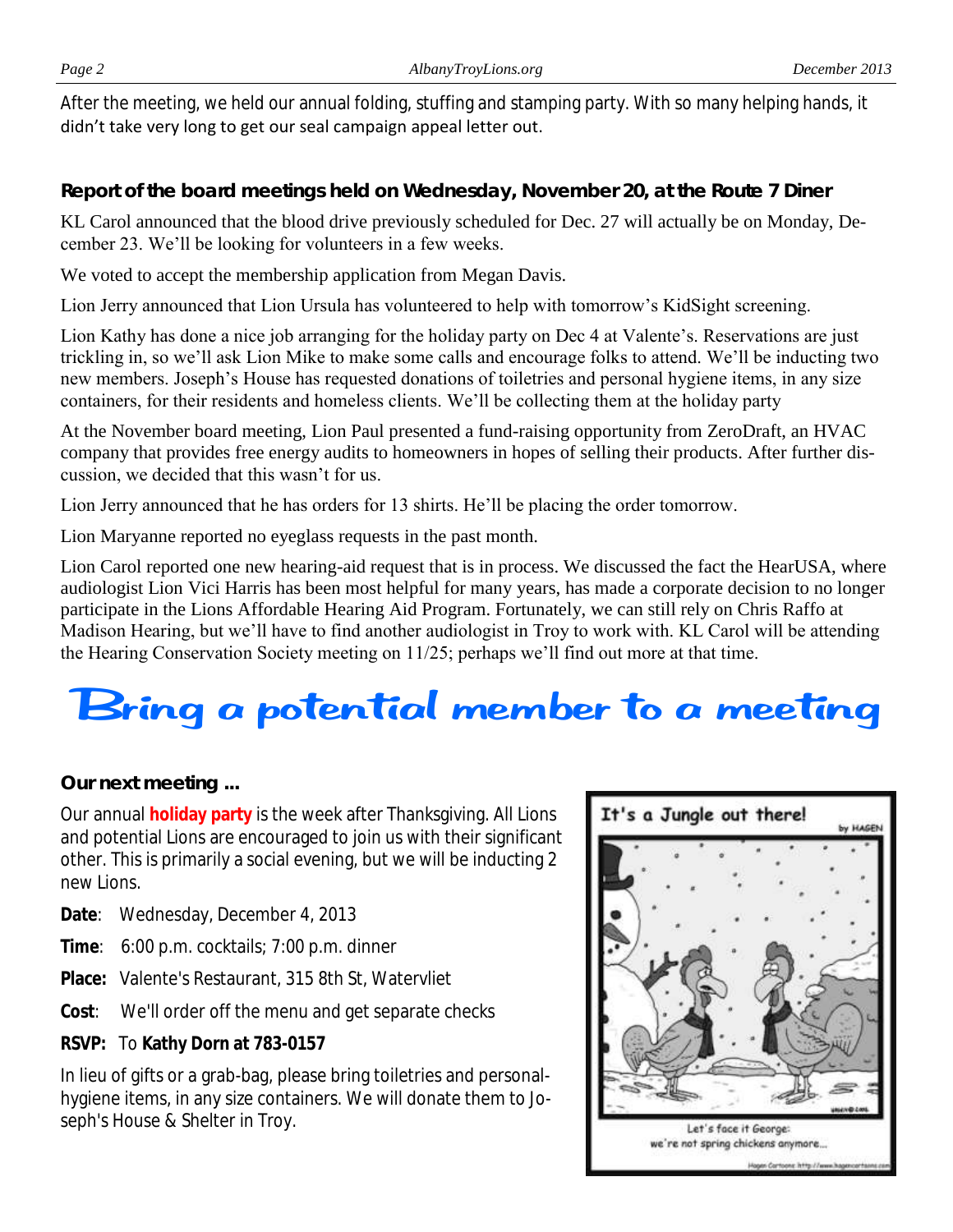#### *KidSight*

It's a great help to NABA if we can send a Lion to help Kathryn with the paperwork when she does vision screenings of preschoolers. Lion Ursula helped with a screening on November 18 at North Academy in Albany, where 20 kids were screened and 1 was flagged as needing follow-up by an ophthalmologist.

December screenings, all at 9:30 am:

Wed, Dec 4: TOAST, Lincoln Park on Delaware Ave, Albany

Tue, Dec 10: Philip Schuyler Academy, 676 Clinton Ave, Albany

Thu, Dec 12: Pine Hills Elementary, 41 N. Allen St, Albany

Tue, Dec 17: Sheridan Prep, 400 Sheridan Ave, Albany

If you're willing to help with any of these screening, please let me know ([jerrygordon@juno.com](mailto:jerrygordon@juno.com) or 235-8232) asap. (She's also got two in Schenectady, on Dec 16 and 19.)

### *Coats for Kids*

Again this year, we teamed with NEWS10 to help with their Coats for Kids campaign. Lions Joann, Christina, Michelle, Paul, Tom, Carol and Jerry picked up coats from area dry-cleaners and delivered them to distribution points in Albany and Rensselaer Counties. It's another opportunity to live our motto: *We Serve*. Check out our logo on the poster that's in the window of participating cleaners. As of this writing, we've delivered **495** coats. We still have some more to pick up, so I'm sure we'll beat 500; this is twice as many as we did last year.

### *Volunteering opportunities this month…*

I've heard favorable comments about the summary of service opportunities that was in the October *Rare Meat*. This month, there are 4 KidSight screenings (see above) and the blood drive on 12/13 (see below).





Our next **BLOOD DRIVE** will be **Monday, December 23, from 1-6 PM** at the Holiday Inn Express in Latham. We need volunteers:

- To work at the registration desk and the canteen at the drive,
- ◆ And to donate blood.

If you can do any or all of these, please sign up with KL Carol at **cquantoc@nycap.rr.com** or **664-3901**.

*Future blood drives: March 14 at Hilton Garden Inn; June at TBD; September at TBD.*

### *On a more personal note…*

FEMA is sending Lion Larry back to Westchester County for ongoing flood-relief work, so we may not see him at too many meetings for a while.